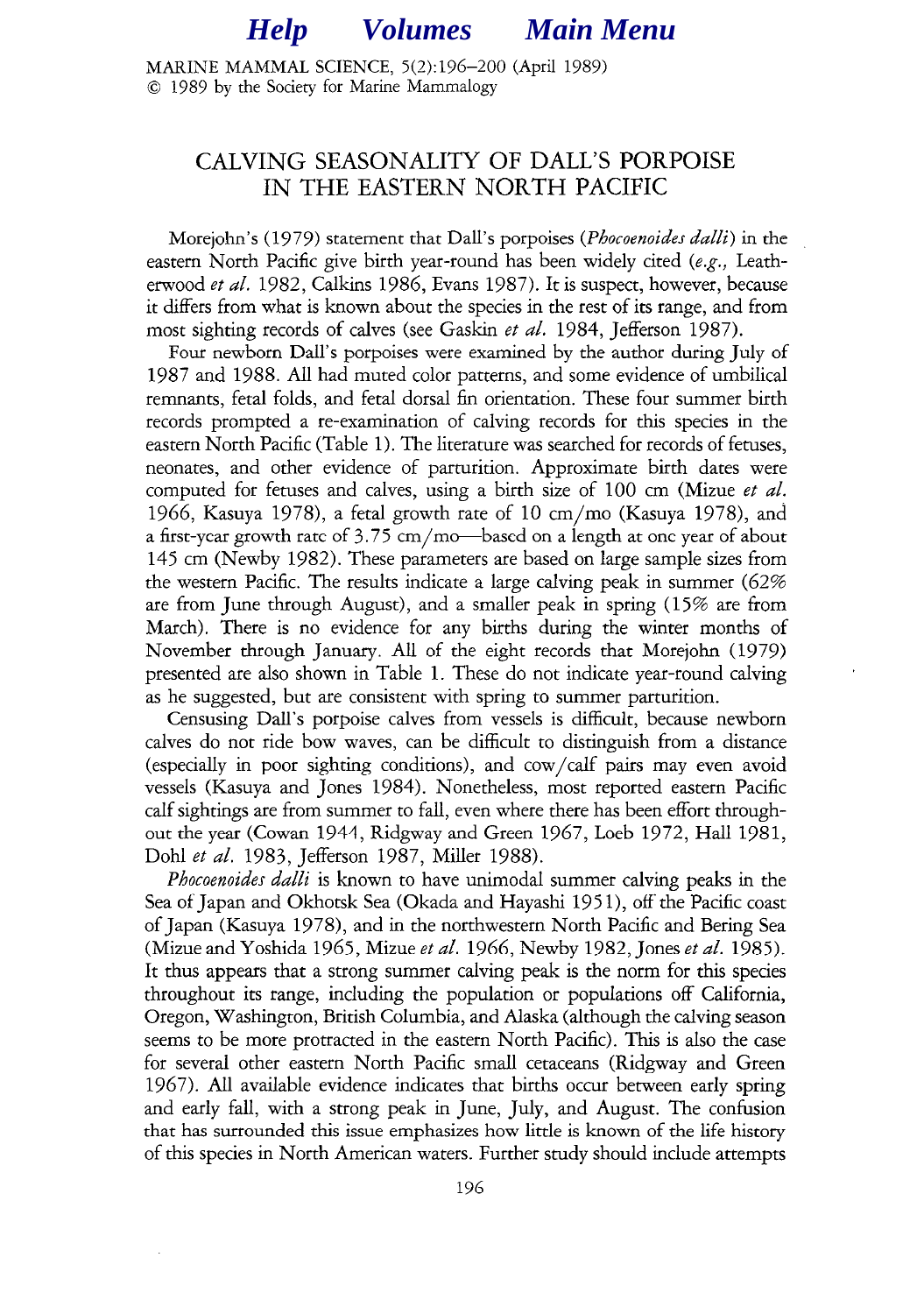# *[Help](#page-0-0) [Volumes](#page-3-0) [Main Menu](#page-0-0)*

| Specimen                              | Date collected               | Estimated birth                                                         | Source                                                 |
|---------------------------------------|------------------------------|-------------------------------------------------------------------------|--------------------------------------------------------|
|                                       |                              | California                                                              |                                                        |
| 45 cm fetus                           | 22 March 1952                | early September                                                         | Morejohn 1979                                          |
| 145 cm juvenile (Tac 59-2D)           | 28 March 1959                | late March                                                              | Fiscus and Niggol 1965                                 |
| 41 cm fetus                           | 3 February 1965 <sup>a</sup> | late July                                                               | Ridgway 1966 (also Morejohn 1979)                      |
| 88 cm fetus                           | 17 May 1965 <sup>a</sup>     | late June                                                               | Ridgway 1966 (also Morejohn 1979)                      |
| 85 cm fetus                           | May 1966                     | mid June to mid July                                                    | Ridgway and Green 1967                                 |
| 31 cm fetus                           | 21 January 1968              | mid August                                                              | Morejohn 1979                                          |
| 115 cm neonate                        | 29 July 1970                 | late March                                                              | Loeb 1972 (also Morejohn 1979)                         |
| 42 cm fetus (C-137)                   | 9 February 1971              | early August                                                            | Loeb 1972 (also Morejohn 1979)                         |
| 71.5 cm fetus (LACM 84112)            | 18 April 1971                | mid July                                                                | Cowan et al. 1986                                      |
| Adult female with extruding em-       | 13 July 1972                 | mid July                                                                | Morejohn 1979                                          |
| bryonic membranes (C-160)             |                              |                                                                         |                                                        |
| 102 cm neonate (REJ 670)              | 28 June 1973                 | mid June                                                                | Jones 1981                                             |
| 119 cm neonate                        | 5 February 1974              | early September                                                         | Morejohn 1979                                          |
| 45 cm fetus                           | 14 March 1975                | late August                                                             | C. D. Woodhouse, personal communica-                   |
|                                       |                              |                                                                         | tion                                                   |
| 1.5 cm fetus (mother LACM<br>54569)   | 27 September 1977            | late July                                                               | J. E. Heyning, personal communication                  |
| 105 cm neonate (HSU 2725)             | 12 July 1978                 | early June                                                              | Sullivan and Houck 1979                                |
| 136 cm juvenile $(C-211)$             | 13 January 1979              | late March                                                              | San Jose State University collection, un-<br>published |
| 105 cm neonate (RLD $62$ )            | 31 July 1984                 | late June                                                               | Marine Mammal Events Program 1984                      |
| 205 cm lactating female (CAS<br>3933) | 6 November 1986              | early July to early November<br>(midpoint early September) <sup>b</sup> | I. D. Szczepaniak, personal communication              |
| 118 cm neonate                        | 18 July 1987                 | late February                                                           | Marine Mammal Events Program 1988                      |
| 106 cm neonate ("Miwok")              | 26 July 1987                 | early June                                                              | Jefferson, unpublished                                 |
| 99 cm neonate (LML 88-4)              | 5 July 1988                  | early July                                                              | Jefferson, unpublished                                 |
| 103 cm neonate (NAB 002)              | 10 July 1988                 | mid June                                                                | Jefferson, unpublished                                 |
| 103 cm neonate $(TA)$ 179)            | 28 July 1988                 | early July                                                              | Jefferson, unpublished                                 |

*Table 1.* Calving records and estimated birth dates for 34 eastern North Pacific Phocoenoides dalli specimens.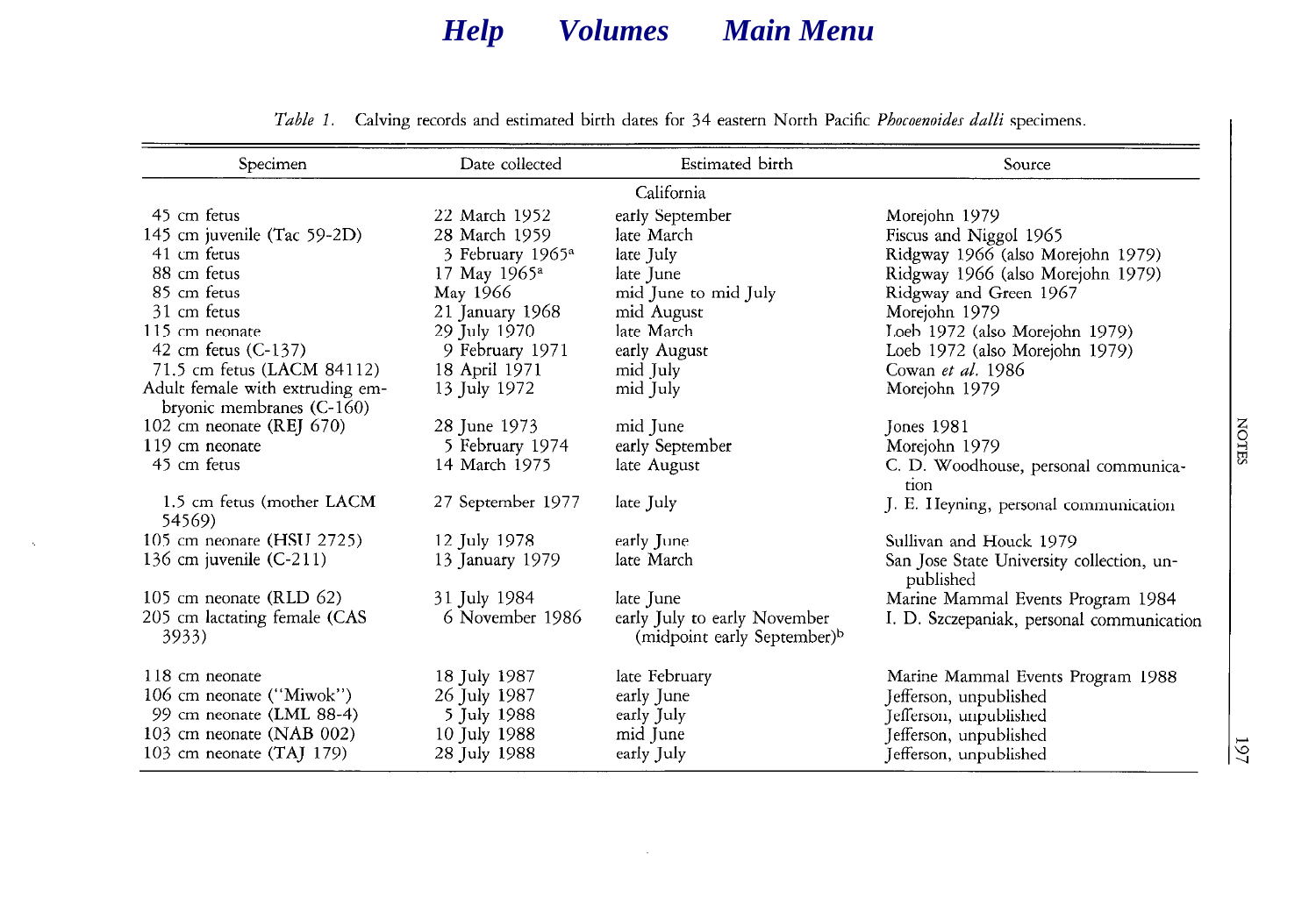### *[Help](#page-0-0) [Volumes](#page-3-0) [Main Menu](#page-0-0)*

|                |  | <i>Lable L.</i> Continued. |
|----------------|--|----------------------------|
| )ate collected |  | Estimated birth            |

*Table 1.* Continued.

| Specimen                                 | Date collected   | Estimated birth                                            | source                              |  |
|------------------------------------------|------------------|------------------------------------------------------------|-------------------------------------|--|
|                                          |                  | Oregon                                                     |                                     |  |
| 113 cm neonate (OIMB-C-0026)             | 24 June 1981     | early March                                                | J. Hodder, personal communication   |  |
| 142 cm juvenile (MMP 204)                | 13 April 1982    | early May                                                  | Beach et al. 1985                   |  |
| 94 cm neonate (788-986)                  | 18 July 1988     | mid July                                                   | R. F. Brown, personal communication |  |
|                                          |                  | Washington                                                 |                                     |  |
| 195 cm lactating female (LMT<br>$001-78$ | 18 July 1978     | mid March to mid July (mid-<br>point mid May) <sup>b</sup> | Everitt et al. 1979                 |  |
| 132 cm juvenile (MMP 029)                | 17 June 1980     | early October                                              | Beach et al. 1985                   |  |
| 95 cm neonate                            | 2 August 1985    | early August                                               | Marine Mammal Events Program 1986a  |  |
| 112 cm neonate (FNW 86-023)              | 8 September 1986 | early June                                                 | Marine Mammal Events Program 1986b  |  |
|                                          |                  | British Columbia                                           |                                     |  |
| 121 cm neonate $(87-13)$                 | 27 August 1987   | early March                                                | R. W. Baird, personal communication |  |
| 127 cm neonate (88-04)                   | 8 May 1988       | early October                                              | R. W. Baird, personal communication |  |
|                                          |                  | Alaska                                                     |                                     |  |
| 52 cm fetus (USNM 251759)                | 15 March 1925    | early August                                               | J. G. Mead, personal communication  |  |
| 102 cm fetus (mother USNM                | 16 August 1950   | late July                                                  | Scheffer 1953                       |  |
| 286884; BDM 400)                         | (dead for ca. 3  |                                                            |                                     |  |
|                                          | wk)              |                                                            |                                     |  |

<sup>a</sup> Morejohn (1979) reported the capture dates of the mothers. The fetuses were measured at the time of the mothers' deaths in captivity, however, in each case approximately one month later (correct dates from Ridgway 1966).

<sup>b</sup> Although the length of the lactation period is unknown, most recent evidence suggests that it is short, less than about four months (Loeb 1972, Newby 1982). If this is true, then these females would have given birth up to four months previously (the midpoint is used for analysis).

198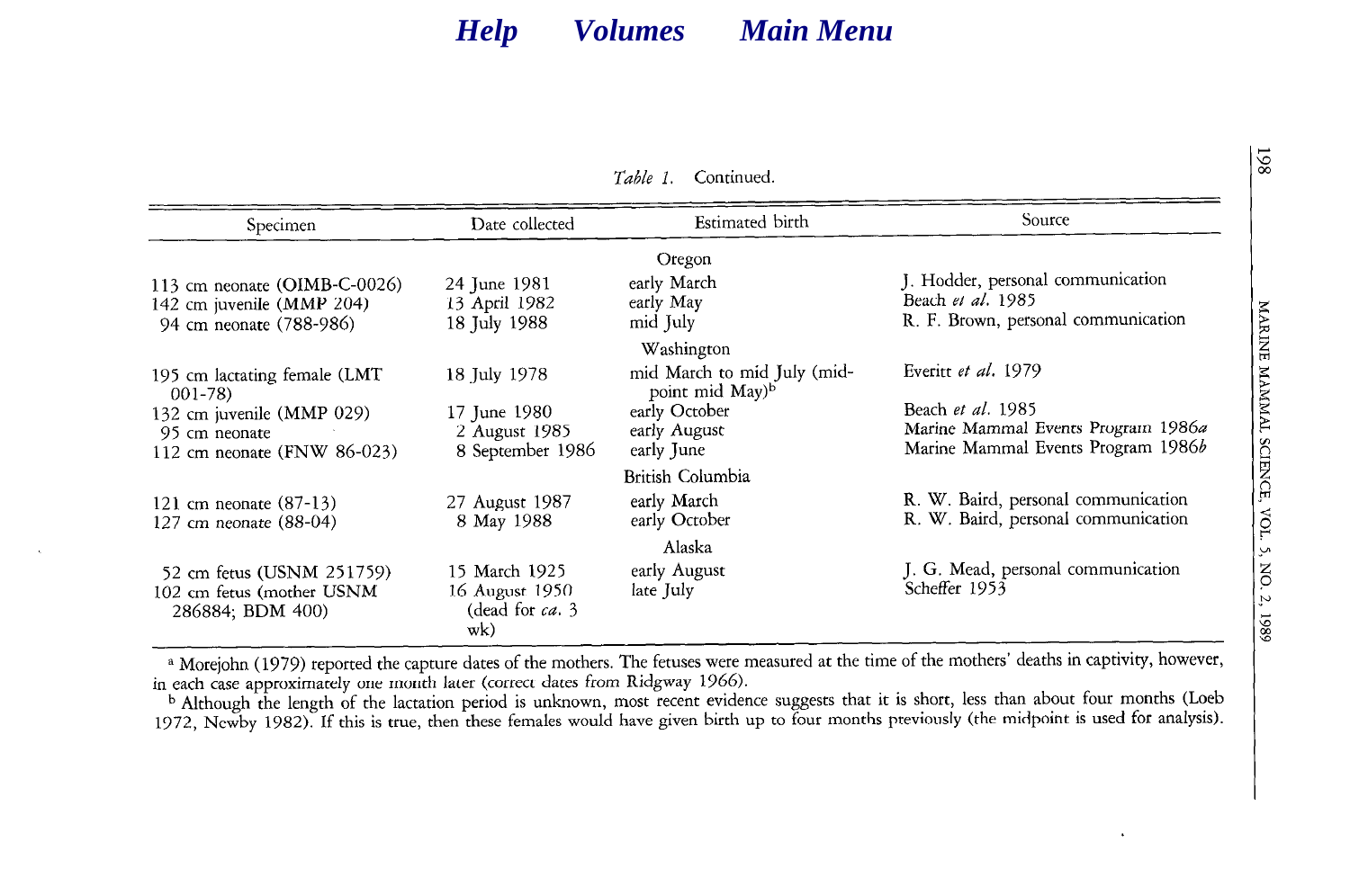<span id="page-3-0"></span>at following tagged and/or naturally-recognizable individuals throughout their lifetimes, to fill in the gaps in our knowledge.

#### **ACKNOWLEDGMENTS**

Thanks to Nancy Black, Salvatore Cerchio, Daniel Fraser, Barbara Curry, Marineworld Africa/USA, and the California Marine Mammal Center for assistance in obtaining specimens; and to Robin Baird (Simon Fraser University), Robin Brown (Oregon Department of Fish and Wildlife), John Heyning (Natural History Museum of Los Angeles County), Jan Hodder (Oregon Institute of Marine Biology), James Mead (Smithsonian Institution), Isidore Szczepaniak (California Academy of Sciences), and Charles Woodhouse (Santa Barbara Museum of Natural History) for sharing unpublished data. I also thank Gregory Silber, Bernd Wiirsig, and two anonymous reviewers for commenting on drafts of the manuscript.

#### **LITERATURE CITED**

- **BEACH,** R. J., A. C. **GEIGER,** S. J. **JEFFRIES,** S. D. **TREACY AND** B. L. **TROUTMAN.** 1985. Marine mammals and their interactions with fisheries of the Columbia River and adjacent waters, 1980-1982. NWAFC Processed Report 85-04: l-3 16.
- **CALKINS,** D. G. 1986. Marine mammals. Pages 527-558 in D. W. Hood and S. T. Zimmerman, eds. The Gulf of Alaska: Physical environment and biological resources. Alaska Office, Ocean Assessments Division, NOAA.
- **COWAN,** D. F., W. A. **WALKER AnD** R. L. **BROWNELL, JR.** 1986. Pathology of small cetaceans stranded along southern California beaches. Pages 323-367 in M. M. Bryden and R. Harrison, eds. Research on dolphins. Oxford University Press, Oxford.
- **COWAN,** I. M. 1944. The Dal1 porpoise, *Phocoenoides dalli* (True), of the northern Pacific Ocean. Journal of Mammalogy 25:295-306.
- **DOHL,** T. P., R. C. **GUESS,** M. L. **DUMAN AND** R. C. **HELM.** 1983. Cetaceans of central and northern California, 1980-1983: Status, abundance, and distribution. Report prepared for Pacific OCS Region, Minerals Management Service under contract #14- 12-0001-29090, 284 pp. Available from the Bureau of Land Management, U.S. Department of the Interior, Washington, DC. 20240.
- **EVANS,** P. G. H. 1987. The natural history of whales and dolphins. Facts on File Publications, New York, NY.
- **EVERITT,** R. D., C. H. FISCUS **AND** R. L. DELONG. 1979. Marine mammals of northern Puget Sound and the Strait of Juan de Fuca. NOAA Technical Memorandum ERL MESA 41:1-191.
- Fiscus, C. H., **AND** K. **NIGGOL.** 1965. Observations of cetaceans off California, Oregon, and Washington. United States Fish and Wildlife Service, Special Scientific Report-Fisheries 498: l-27.
- **GASKIN,** D. E., G. J. D. **SMITH,** A. P. **WATSON,** W. Y. **YASUI AND** D. B. **YURICK.** 1984. Reproduction in the porpoises (Phocoenidae): Implications for management. Reports of the International Whaling Commission (Special Issue 6):135-148.
- **HALL,** J. D. 1981. Aspects of the natural history of cetaceans of Prince William Sound, Alaska. Ph.D. dissertation, University of California, Santa Cruz, CA.
- **JEFFERSON,** T. A. 1987. A study of the behavior of Dali's porpoise *(Phocoenoides dalli)*  in the Johnstone Strait, British Columbia. Canadian Journal of Zoology 65:736- *744.*
- **JONES,** L. L., D. W. **RICE AND** A. A. **WOLMAN.** 1985. Reproductive biology of Dali's porpoise in the western North Pacific Ocean and Bering Sea. Page 44 *in* Abstracts of the Sixth Biennial Conference on the Biology of Marine Mammals, Vancouver, British Columbia, Canada.
- **JONES,** R. E. 1981. Food habits of smaller marine mammals from northern California. Proceedings of the California Academy of Sciences 42:409-433.
- **KaSUYA,** T. 1978. The life history of Dall's porpoise with special reference to the stock